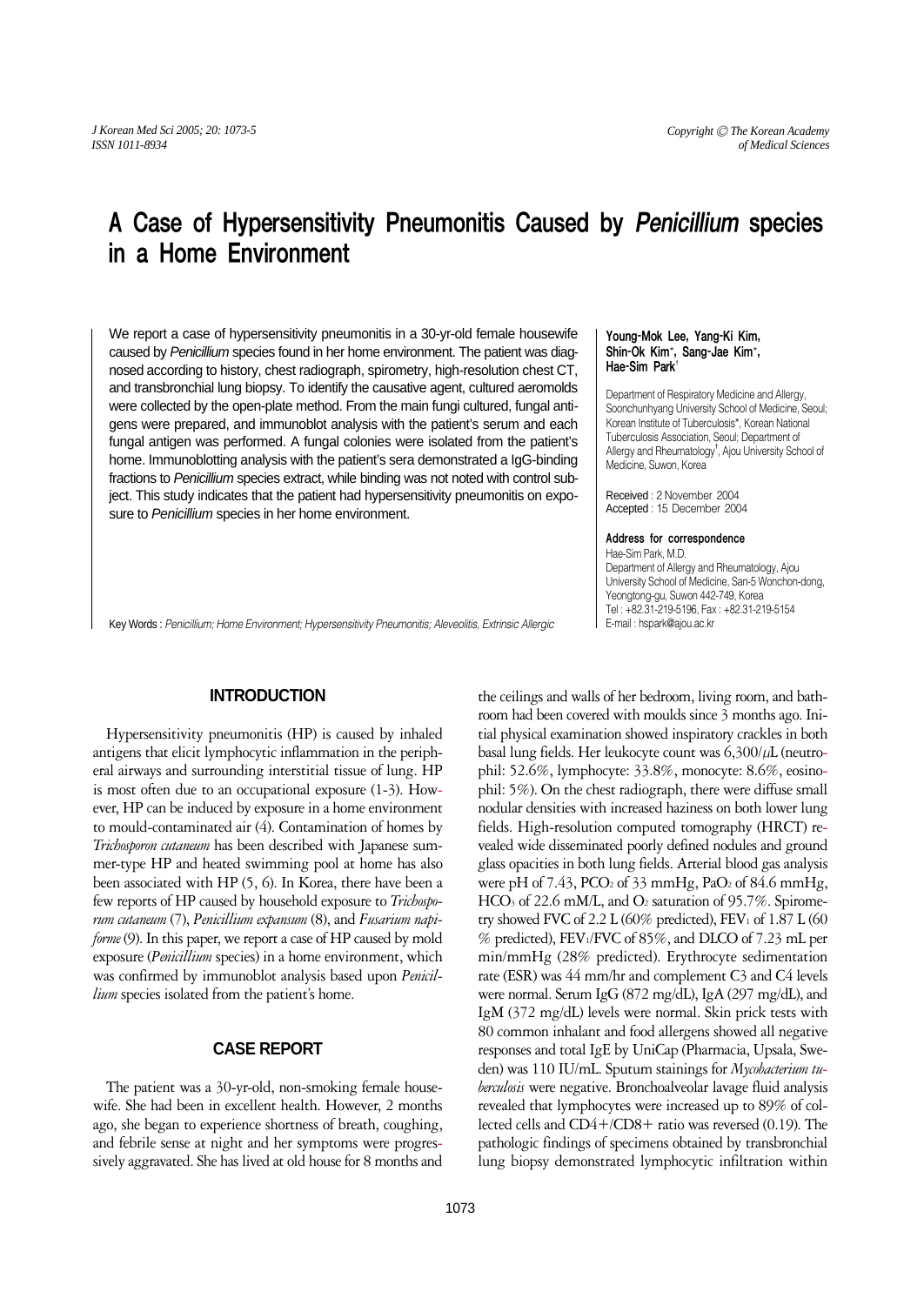alveolar wall and interstitium without an evidence of granuloma. At 5 day's admission, her symptoms were improved with corticosteroid therapy. Under the diagnosis of HP, she was advised to move to another house and take oral corticosteroid for 3 weeks. Her clinical symptoms, chest radiograph, and spirometry were normalized after 2 months.

### Isolation and identification of fungi

Saboraud glucose agar (Difco, Detroit, MI, U.S.A.) plates containing 0.06 g/L of chloramphenicol were left open for 2 hr on floor in the patient's bedroom, living room and bathroom, and then incubated at 28℃ and 37℃ for 10 days. Colonies appearing on the plates were subcultured and identified morphologically.

#### Fungal isolation and culture

*Penicillium* species was the predominant isolate (70-80 colonies per plate) from all sites of the air in the patient's home. A few colonies of *Alternaria* sp., *Cladosporium* sp., and *Scopulariopsis* sp. were noted.

#### Crude antigen preparation

Each fungal isolate was cultured in Saboraud glucose agar for 3 days and incubated in Czapek-Dox broth media (Sigma, St Louis, MO, U.S.A.). Incubated broth media were kept at 37℃ for 4 days on a gyratory shaker. Fungal mycelia were separated from the broth media by passing through Whatmann filter paper. Mycelial extract was separated in liquid nitrogen containing sea sand. After shaking for 12 hr at 4℃ in phosphate-buffered saline containing 0.1% Triton X-100, the extract was separated again ultrasonically. The supernatant obtained through centrifugation and dialysis against distilled water was lyophilized.

#### SDS-PAGE and immunoblotting

SDS-PAGE was performed by the method of Laemmli (10). Mycelial extract antigens were dissolved in a sample buffer (Novex, San Diego, CA, U.S.A.) and boiled for 5 min. Standard markers (3-185 kDa) (Novex, San Diego, CA, U.S.A.) and antigens were applied to a Novex precast NuBis-Tris gel (4-12%) for the separation of fungal antigens. Electrophoresis was performed with a Novex X cell II mini-cell for 40 min at 200 constant voltage. The gel was fixed and stained with 0.1% Coomassie brilliant blue. By the method previously described by Tsang et al. (11), electroblotting was carried out for 60 min at 30V in Tris-glycine transfer buffer with 10% MeOH with a Novex X cell II blot module. After transfer, the nitrocellulose membrane was blocked with Tris-buffered saline (TBS) containing 5% skim milk. The patient and control sera were diluted to 1:100 v/v with 5% skim milk/TBS.

The membrane was then incubated with the patient and control sera for 1 hr at room temperature. It was then washed with TBS. Peroxidase-conjugated goat antihuman IgG was diluted to 1:1,000 with 5% skim milk/TBS and used as a secondary antibody solution. The membrane was then incubated with the secondary antibody for 1 hr at room temperature and washed again as above. To detect immobilized specific antibodies, enhanced chemiluminescence detection kit (ECL, Amersham) was applied according to the instruction manual. Mixed an equal volume of detection solution 1 with detection solution 2, added to the protein site of the membrane and incubated for one min at room temperature. And then the membrane was exposed to the film in the film cassette for 10 sec and developed.

#### Gel electrophoresis and immunoblot analysis

To determine the protein components of a fungal extract, the extract was analyzed by a 4-12% gradient SDS-PAGE. Fig. 1 demonstrates the binding of specific IgG in patient and control sera on the blotted nitrocellulose membrane. Only a band of 43 kDa was bound to *Penicillium* species extracts, while no specific binding was found in other fungal extract and sera from control subject.

# **DISCUSSION**

*Penicillium* sp. have been reported to be responsible for HP in association with a variety of exposures to mould-contaminated wood work (12, 13). It has also been reported to cause



Fig. 1. Immunoblot analysis of fungal antigen from patient's home environment. IgG immunoblotting with sera of healthy control (I) and patient (II). Isolated fungal antigens are *Alternaria* sp. (A, A') and *Penicillium* sp. (B, B'). A' and B' serum collected 30 days after follow-up. Molecular size marker (M).